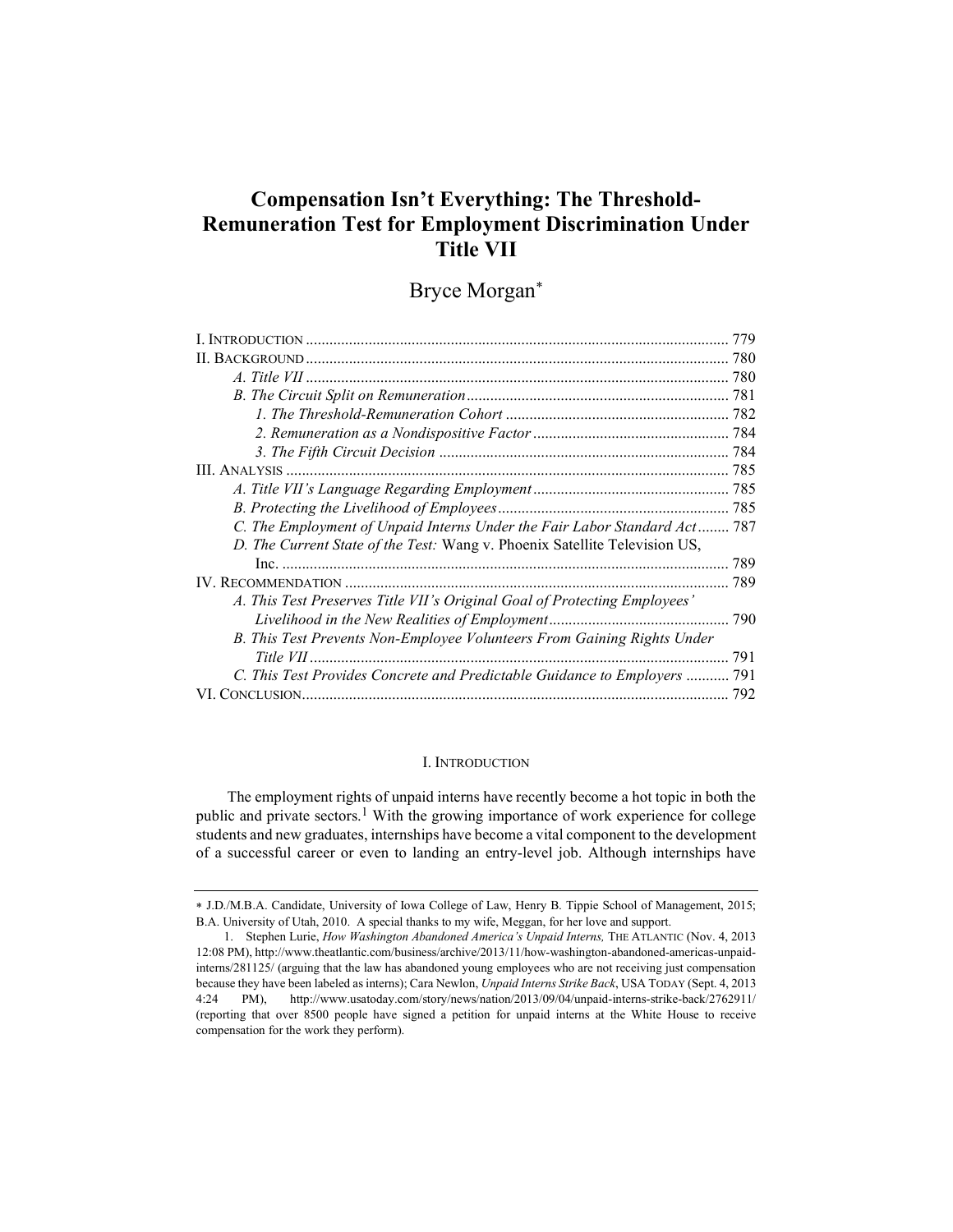become a standard portion of a young adult's resume, those interns who do not receive compensation for their efforts do not enjoy the basic protections of federal antidiscrimination laws in the majority of circuits. Most circuits have adopted a thresholdremuneration test, which allows a plaintiff to proceed with claims of employment discrimination only if she is receiving significant remuneration for her work. Title VII of the Civil Rights Act entitles only employees to protections from employment discrimination, and within the framework of the threshold-remuneration test, an employment relationship cannot exist without significant compensation flowing from one party to the other.

This Note argues that unpaid interns and volunteer workers who are entitled to compensation under the Fair Labor Standards Act (FLSA) should also receive protections from employment discrimination under Title VII of the Civil Rights Act of 1964, regardless of whether the intern is actually receiving that compensation. Part II provides an overview of an employee's rights to be free from discrimination under federal law and control tests for employment. Additionally, Part II introduces the circuit split cases on the issue of a threshold-remuneration test. Part III analyzes the applicability of the thresholdremuneration test to the realities of today's employment landscape. Part III also provides an analysis of the FLSA's opposing view on what constitutes an employment relationship between an intern and an organization. Part IV recommends that courts expand the threshold-remuneration test to include a second prong, which would require courts to examine whether the FLSA entitles the unpaid worker to wages, and if so, consider that entitlement as actual remuneration.

## II. BACKGROUND

This Part explains the purpose of Title VII and some of its sections as they are relevant to this Note. These sections include the crucial statutory definitions of harassment, employers, and employees. Next, this Part discusses the threshold-remuneration test and the emergence of a circuit split on its utility in determining whether a plaintiff is an employee for purposes of Title VII. This Part provides background on the development of this circuit split and the factors that each of the two opposing sides has found to be most important. Finally, it discusses the Fifth Circuit's most recent decision regarding remuneration as a threshold to employment under Title VII.

## A. Title VII

Title VII of the Civil Rights Act of 1964 prohibits employers from engaging in unlawful employment practices based on race, color, religion, sex, and national origin.<sup>2</sup> These unlawful employment practices include failing or refusing to hire or discharge an individual or discriminating in compensation or terms and conditions of employment based on a protected class.3 The term "discriminate" includes both sexual harassment and

 <sup>2. 42</sup> U.S.C. § 2000e-2 (2006).

 <sup>3. 42</sup> U.S.C. § 2000e-2(a) (defining forbidden, discriminatory practices to include: "(1) to fail or refuse to hire or to discharge any individual, or otherwise to discriminate against any individual with respect to his compensation, terms, conditions, or privileges of employment, because of such individual's race, color, religion, sex, or national origin; or (2) to limit, segregate, or classify his employees or applicants for employment in any way which would deprive or tend to deprive any individual of employment opportunities or otherwise adversely affect his status as an employee, because of such individual's race, color, religion, sex, or national origin.").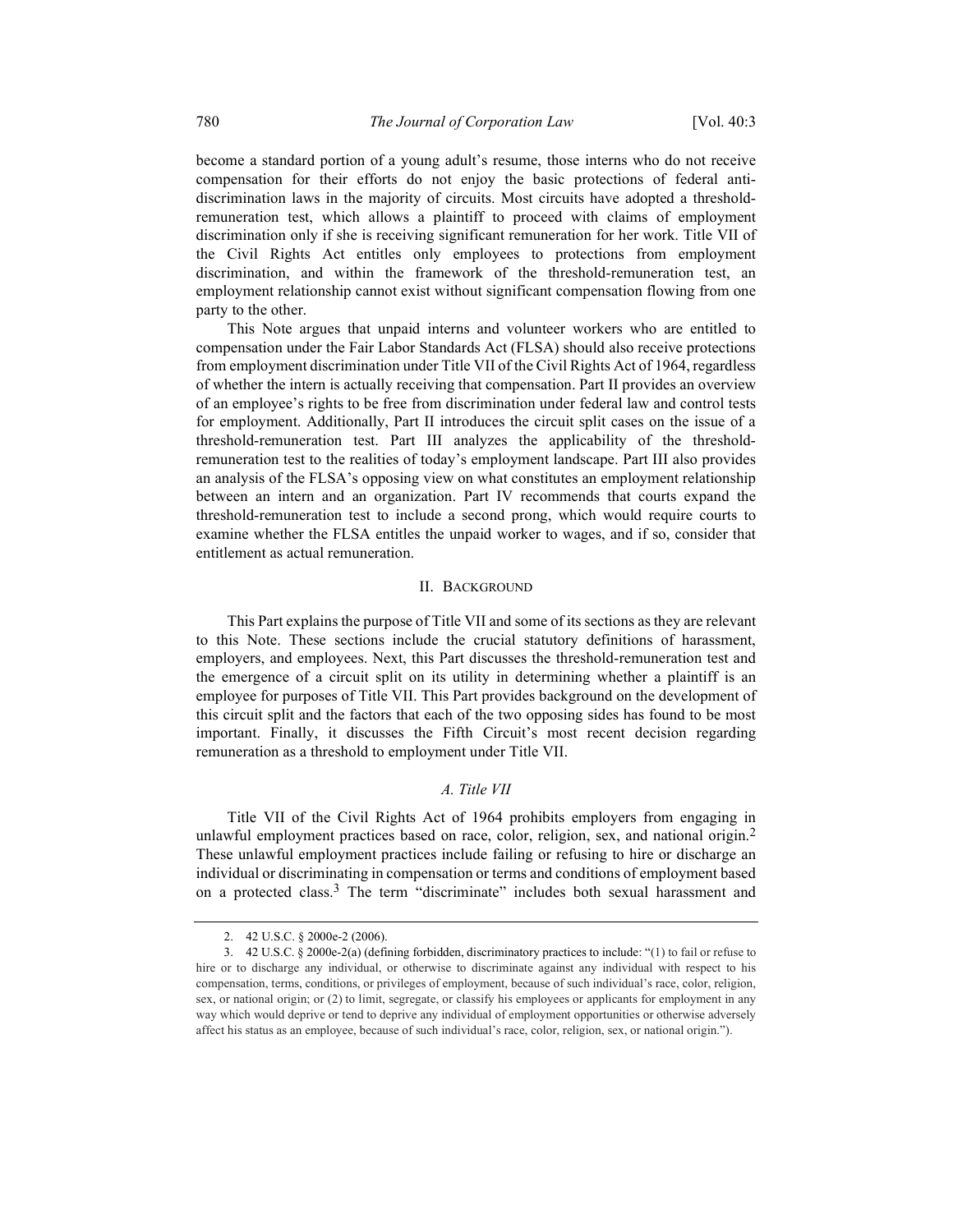retaliation under Title VII.4

Although courts have easily applied the statute's principles in traditional employeeemployer relationships, they have differed when applying the principles of the statute to non-traditional employment relationships, such as internships.<sup>5</sup> To determine whether Title VII's protections against discrimination extend to volunteer workers and unpaid interns, courts must determine whether the plaintiff is an "employee."6 This requires courts to consult the statute's definitions section.7

While any statute's definitions of terms are extremely important, Congress has left the Title VII definitions of employer and employee to judicial interpretation.8 Under Title VII, the definition of an employer hinges on the definition of an employee.<sup>9</sup> The statute defines an employee, however, merely as an "individual employed by an employer."<sup>10</sup> These circular definitions offer little assistance to those unpaid workers, including volunteers and interns, who seek to bring suits for employment discrimination. Courts have been left to make this determination without explicit statutory guidance.<sup>11</sup> As a result, a circuit split has emerged over the issue of remuneration as a basic requirement for an employment relationship to exist.<sup>12</sup>

## B. The Circuit Split on Remuneration

The threshold-remuneration test requires that an individual must receive significant remuneration to qualify as an employee who is entitled to freedom from employment discrimination under Title VII.<sup>13</sup> If a court determines that the plaintiff received significant remuneration, it will move forward to analyze the employment relationship under the economic realities or formal control tests.<sup>14</sup> However, if the court determines that the

 <sup>4.</sup> Faragher v. City of Boca Raton, 524 U.S. 775, 786 (1998) (explaining that Title VII's protections extend to victims of sexual harassment when the harassing behavior occurs within the scope of employment); Burlington N. & Santa Fe Ry. Co. v. White, 548 U.S. 53, 59 (2006) (referencing Title VII's antiretaliation provision which forbids employer actions that discriminate against an employee (or job applicant) because he or she has opposed a discriminatory practice that violates Title VII or has "'made a charge, testified, assisted, or participated in' a Title VII 'investigation, proceeding, or hearing'") (quoting 42 U.S.C. § 2000e-3(a)); 42 U.S.C. § 2000e-3 (2006).

 <sup>5.</sup> See infra Part II.B (discussing the circuit split on the remuneration test and its role in determining employee status).

 <sup>6. 42</sup> U.S.C. § 2000e(f).

 <sup>7. 42</sup> U.S.C. § 2000e.

 <sup>8.</sup> See infra Part II.B.(discussing the circuit split on the remuneration test and its role in determining employee status).

 <sup>9.</sup> See 42 U.S.C. § 2000e(b) (defining an employer as "a person engaged in an industry affecting commerce who has fifteen or more employees for each working day in each of twenty or more calendar weeks in the current or preceding calendar year").

 <sup>10. 42</sup> U.S.C. § 2000e(f).

 <sup>11.</sup> See infra Part II.B (describing the various circuit decisions).

 <sup>12.</sup> Id.

 <sup>13.</sup> Graves v. Women's Prof'l Rodeo Ass'n, Inc., 907 F.2d 71, 74 (8th Cir. 1990).

<sup>14.</sup> See Nancy E. Dowd, The Test of Employee Status: Economic Relations and Title VII, 26 WM. & MARY L. REV. 75, 80 (1984) (describing the various factors included in common law tests for employment and the great importance of control); see Cobb v. Sun Papers, Inc., 673 F.2d 337, 340 (11th Cir. 1982) (identifying relevant factors for the economic realities test as "(1) the kind of occupation, with reference to whether the work usually is done under the direction of a supervisor or is done by a specialist without supervision; (2) the skill required in the particular occupation; (3) whether the 'employer' or the individual in question furnishes the equipment used and the place of work; (4) the length of time during which the individual has worked; (5) the method of payment, whether by time or by the job; (6) the manner in which the work relationship is terminated; i.e., by one or both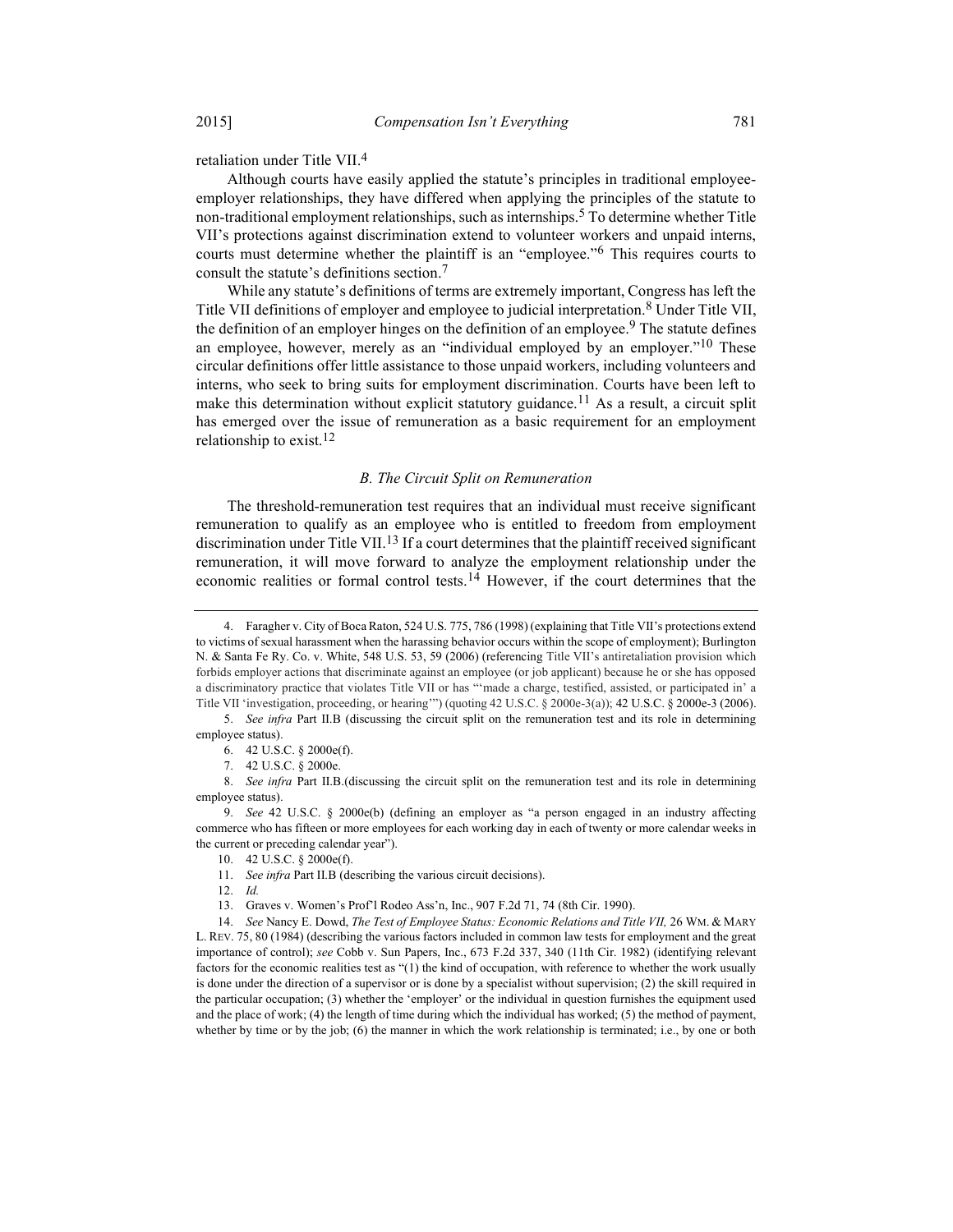plaintiff did not receive significant remuneration, it will determine that an employment relationship cannot exist and will refrain from engaging in an unnecessary analysis of the factors within the other tests of employment.<sup>15</sup> The question of whether individuals must first demonstrate that they receive significant remuneration before a court will engage in an analysis of the employment relationship has been a divisive issue in the circuit courts.<sup>16</sup> The Second, Fourth, Fifth, Eighth, Tenth, and Eleventh Circuits have adopted this test.<sup>17</sup> On the other hand, the Sixth and Ninth Circuits have held that significant compensation is a relevant but nondispositive factor that must be considered along with all other indicators of an employment relationship as a whole.<sup>18</sup> The initial trend was for courts to require plaintiffs to demonstrate that they had received significant remuneration as a threshold test for employment.<sup>19</sup> In 2008 and 2011, however, two separate circuits reversed that trend by determining that remuneration itself was not dispositive.<sup>20</sup> But the most recent decision by the Fifth Circuit has again reversed the trend by siding with the earlier cases and once again requiring remuneration as a threshold inquiry.<sup>21</sup> This Part will discuss the elements that went into the reasoning of  $(1)$  the threshold-remuneration cohort,  $(2)$  the nondispositive factor cohort, and (3) the balancing of these factors by the Fifth Circuit in its recent decision.

## 1. The Threshold-Remuneration Cohort

In Graves v. Women's Professional Rodeo Association, Inc., the Eighth Circuit considered a case where a male alleged that he was the victim of discrimination on the basis of sex when the rodeo association denied him membership.<sup>22</sup> The court resorted to consulting a dictionary to determine what it means to employ an individual or to be an employee.<sup>23</sup> The court determined that the central focus of these definitions was the idea of compensation in an exchange for services where "an employer is someone who pays, directly or indirectly, wages or a salary or other compensation to the person who provides the services."<sup>24</sup> Because the members of the rodeo association received no compensation from the organization but rather were able to win prize money supplied by sponsors, the

parties, with or without notice and explanation; (7) whether annual leave is afforded; (8) whether the work is an integral part of the business of the 'employer'; (9) whether the worker accumulates retirement benefits; (10) whether the 'employer' pays social security taxes; and (11) the intention of the parties").

<sup>15.</sup> See infra Part II.B.1 (describing courts' unwillingness to proceed with a test for employment without a demonstration of remuneration).

<sup>16.</sup> Christopher R. Morgan, Bryson v. Middlefield Volunteer Fire Department and the Changing Understanding of Volunteer As Employee, 17 LEWIS & CLARK L. REV. 1223, 1235 (2013) (describing the emergence of a circuit split).

<sup>17.</sup> See id. at 1230–35 (describing each circuit's adoption of the test).

 <sup>18.</sup> Id.

 <sup>19.</sup> Graves v. Women's Prof'l Rodeo Ass'n, Inc., 907 F.2d 71, 73 (8th Cir. 1990); O'Connor v. Davis, 126 F.3d 112, 116 (2d Cir. 1997); Haavistola v. Cmty. Fire Co. of Rising Sun, Inc., 6 F.3d 211, 221–22 (4th Cir. 1993); Pietras v. Bd. of Fire Comm'rs of Farmingville Fire Dist., 180 F.3d 468, 473 (2d Cir. 1999).

 <sup>20.</sup> Fichman v. Media Ctr., 512 F.3d 1157, 1160 (9th Cir. 2008); Bryson v. Middlefield Volunteer Fire Dep't, Inc., 656 F.3d 348, 353 (6th Cir. 2011).

 <sup>21.</sup> Juino v. Livingston Parish Fire Dist. No. 5, 717 F.3d 431, 439 (5th Cir. 2013).

 <sup>22.</sup> Graves, 907 F.2d at 73.

<sup>23.</sup> Id. (quoting the dictionary's definition of the verb to employ which is "to provide with a job that pays wages or a salary or with a means of earning a living").

 <sup>24.</sup> Id.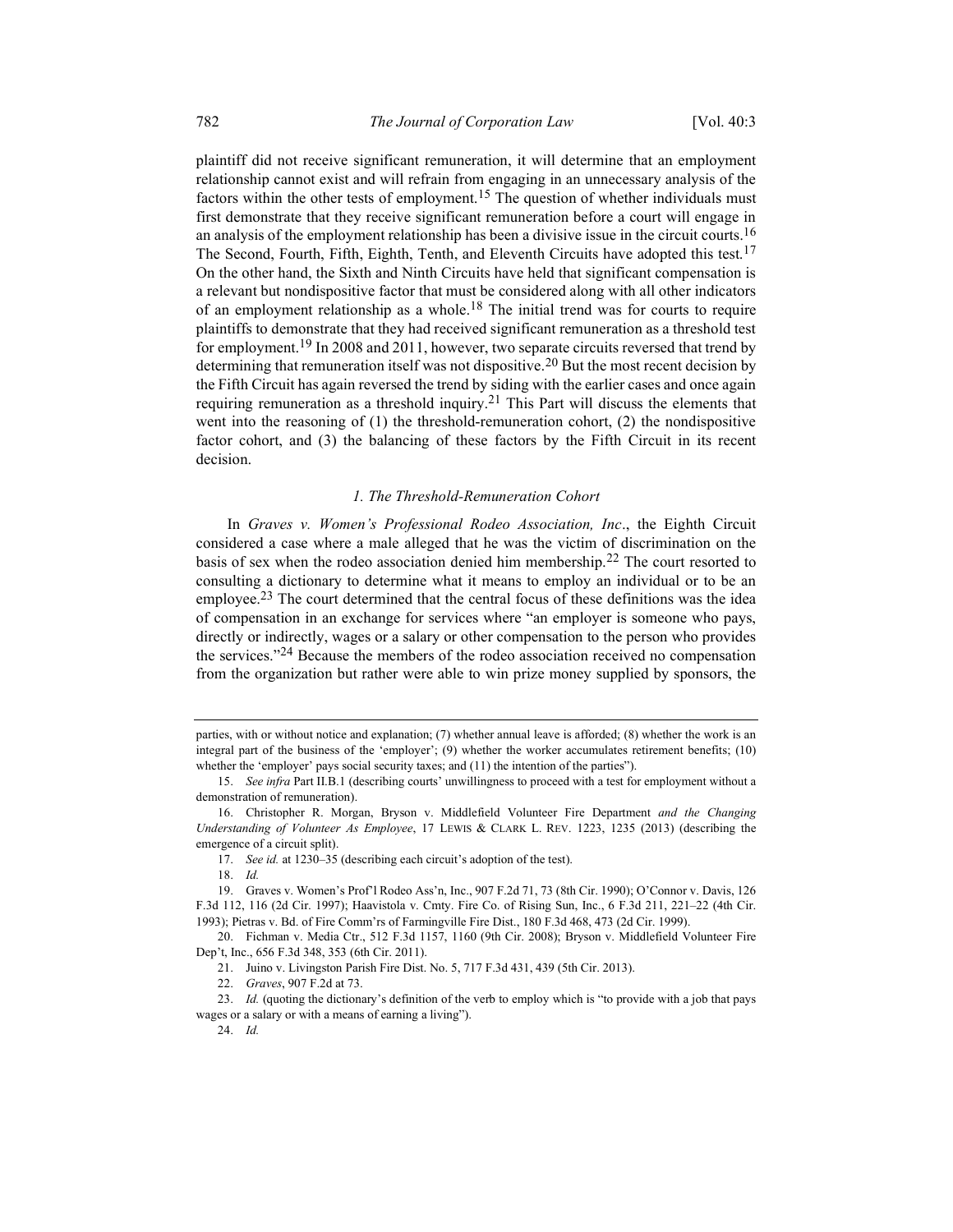court determined that belonging to the association was not a "remunerative proposition."<sup>25</sup> Without the demonstration of remuneration, the court held that it was unnecessary to engage in analysis of the "economic realities" or "right to control" test.<sup>26</sup>

In O'Connor v. Davis, the Second Circuit considered a case of an unpaid intern who filed a claim of sexual harassment under Title VII.<sup>27</sup> The court held that a common-law agency analysis should only be undertaken where a hire has occurred.<sup>28</sup> The court reasoned that if a purported employee obtains no financial benefit, then no plausible employment relationship of any sort can exist.<sup>29</sup> The court considered a financial benefit from the employer to employee an "essential condition" of the employer-employee relationship.<sup>30</sup> Under this analysis, interns who do not receive a salary, health benefits, retirement benefits, or vacation are not able to bring a discrimination suit under Title VII.

The Fourth Circuit dealt with the issue of a threshold remuneration test in Haavistola v. Community Fire Co. of Rising Sun, Inc.<sup>31</sup> In Haavistola, a female volunteer firefighter brought an action against the fire company, alleging sex discrimination.<sup>32</sup> The circuit court agreed with the district court's determination that Congress's intention in enacting Title VII was to "eliminate a pervasive, objectionable history of denying or limiting one's livelihood simply because of one's race, color, sex, religion or national origin."33 Because unpaid volunteers' livelihoods are not denied or limited when they are the victims of discrimination, they are not "susceptible to the discriminatory practices which the act was designed to eliminate."<sup>34</sup> Based on this congressional intent, the court determined that a demonstration of remuneration for employment was an appropriate requirement.<sup>35</sup> The Fourth Circuit nevertheless reversed the lower court's decision that the plaintiff's benefits were insufficient to prove remuneration and remanded the case.<sup>36</sup> In Pietras v. Board of Fire Commissioners of Farmingville Fire District, the Second Circuit agreed with the Fourth Circuit, stating that an employment relationship can exist even when the "putative employee receives no salary so long as he or she gets numerous job-related benefits."<sup>37</sup> However, the court stood by its decision in  $O'Connor$  and held that whether or not someone is an employee under Title VII depends on "whether he or she has received 'direct or

the promise thereof," the plaintiff was not an employee within the meaning of Title VII and could not bring a discrimination claim).

31. Haavistola v. Cmty. Fire Co. of Rising Sun, Inc., 6 F.3d 211, 219 (4th Cir. 1993).

32. Id. at 213.

33. Id. at 221 (quoting Smith v. Berks Cmty. Tel., 657 F. Supp. 794, 795 (E.D. Pa. 1987)).

34. Id.

 <sup>25.</sup> Id.

<sup>26.</sup> Id. at 74 (stating that it is not possible for an individual to be an employee without demonstrating the existence of an employment relationship).

 <sup>27.</sup> O'Connor v. Davis, 126 F.3d 112, 113 (2d Cir. 1997).

 <sup>28.</sup> Id. at 115.

<sup>29.</sup> Id. at 116 (agreeing that without financial benefits, no employment relationship of any type can exist).

 <sup>30.</sup> Id. (holding that because there was an "absence of either direct or indirect economic remuneration or

 <sup>35.</sup> Id. at 220 (relying on its previous decision in Garrett v. Phillips Mills, Inc., 721 F.2d 979 (4th Cir. 1983) and citing the cases from its sister circuits addressing the meaning or definition of the term employee in the context of volunteer workers).

 <sup>36.</sup> Haavistola, 6 F.3d at 221–22 (stating that the benefits received by the volunteer firefighters, which included disability pensions, survivors' benefits for dependents, scholarships for dependents in the event of disability or death, group life insurance, and other benefits, may be sufficient to show significant remuneration and is a disputed material fact to be determined).

 <sup>37.</sup> Pietras v. Bd. of Fire Comm'rs of the Farmingville Fire Dist., 180 F.3d 468, 473 (2d Cir. 1999).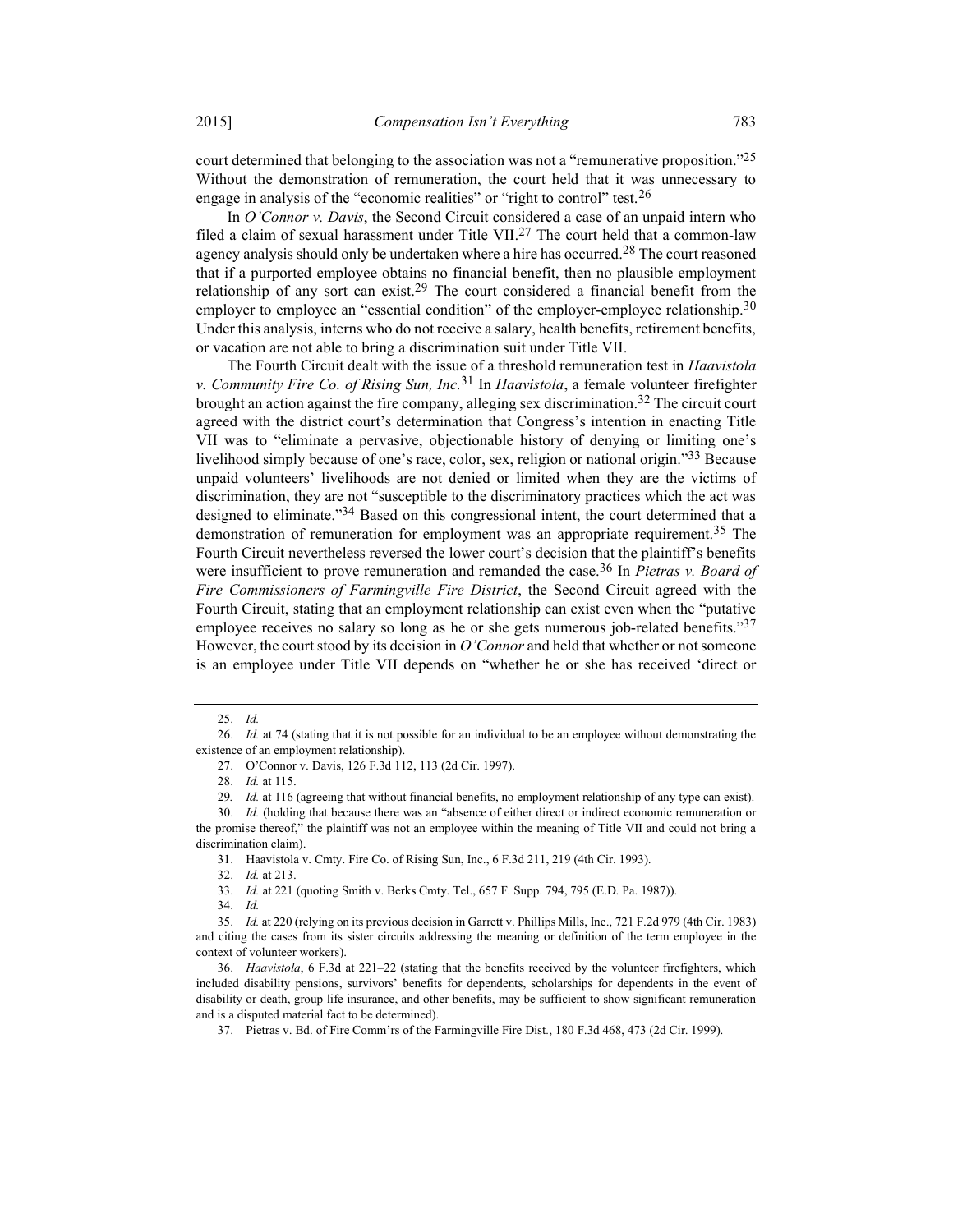indirect remuneration' from the alleged employer."<sup>38</sup>

#### 2. Remuneration as a Nondispositive Factor

More recent decisions from other circuits have taken a new approach to remuneration as a factor in determining employment. In 2008, the Ninth Circuit considered whether directors and officers of a nonprofit organization were employees under the Americans with Disabilities Act and the Age Discrimination in Employment Act.<sup>39</sup> The court held that the lower court correctly applied the Supreme Court's analysis of whether an employment relationship exists by analyzing six common law factors that were not exhaustive, "with no one factor being decisive."<sup>40</sup> Remuneration was held not as a threshold test but as merely one of several factors to be considered when determining the status of an employment relationship.<sup>41</sup>

The Sixth Circuit took this position further when it rejected the Second Circuit's twostep test for determining whether an individual is an employee under Title VII in *Bryson v*. Middlefield Volunteer Fire Dept., Inc.<sup>42</sup> The court decided to "consider and weigh all incidents of the relationships no matter how the parties characterize the relationship."<sup>43</sup> It ruled that the lower court erred in conducting an independent antecedent inquiry on remuneration when evaluating whether an individual is an employee.<sup>44</sup>

#### 3. The Fifth Circuit Decision

The Fifth Circuit has been the most recent federal court of appeals to address the issue of remuneration in the context of determining an employment relationship through its decision in Juino v. Livingston Parish Fire Dist. No. 5.<sup>45</sup> After expounding on the history of the threshold-remuneration test and the division between the circuits, the Fifth Circuit adopted the threshold-remuneration test as being the most suitable for evaluating the plausible "employment relationship in the volunteer context."<sup>46</sup> The court resolved that it would "turn to common-law principles to analyze the character of an economic relationship 'only in situations that plausibly approximate an employment relationship.'"47 Without compensation, it is implausible to say that an employment relationship exists.<sup>48</sup>

 <sup>38.</sup> Id.

 <sup>39.</sup> Fichman v. Media Center, 512 F.3d 1157, 1158 (9th Cir. 2008).

 <sup>40.</sup> Id. at 1160.

<sup>41.</sup> Id. (providing a non-exhaustive list of six factors that are relevant to determining whether a person is an employee, including: (1) the organization's ability to hire or fire the individual, (2) supervision of work, (3) reporting structures, (4) individual influence on the organization, (5) the manifested intent of the parties regarding the relationship, and (6) the individual's stake in the organization).

 <sup>42.</sup> Bryson v. Middlefield Volunteer Fire Dep't, Inc., 656 F.3d 348, 354 (6th Cir. 2011) (declining to require a plaintiff to demonstrate significant remuneration to be considered a hired party).

 <sup>43.</sup> Id. at 355.

 <sup>44.</sup> Id. (pointing out that by limiting its analysis to the issue of remuneration, the district court failed to consider many relevant aspects of the relationship between the organization and its volunteers).

 <sup>45.</sup> See generally Juino v. Livingston Parish Fire Dist. No. 5, 717 F.3d 431 (5th Cir. 2013).

 <sup>46.</sup> Id. at 439.

 <sup>47.</sup> Id. (quoting O'Connor v. Davis, 126 F.3d 112, 115 (1997)).

 <sup>48.</sup> Id. (agreeing with the Second Circuit that an individual must be a paid employee in order to be considered a "hire" for an organization).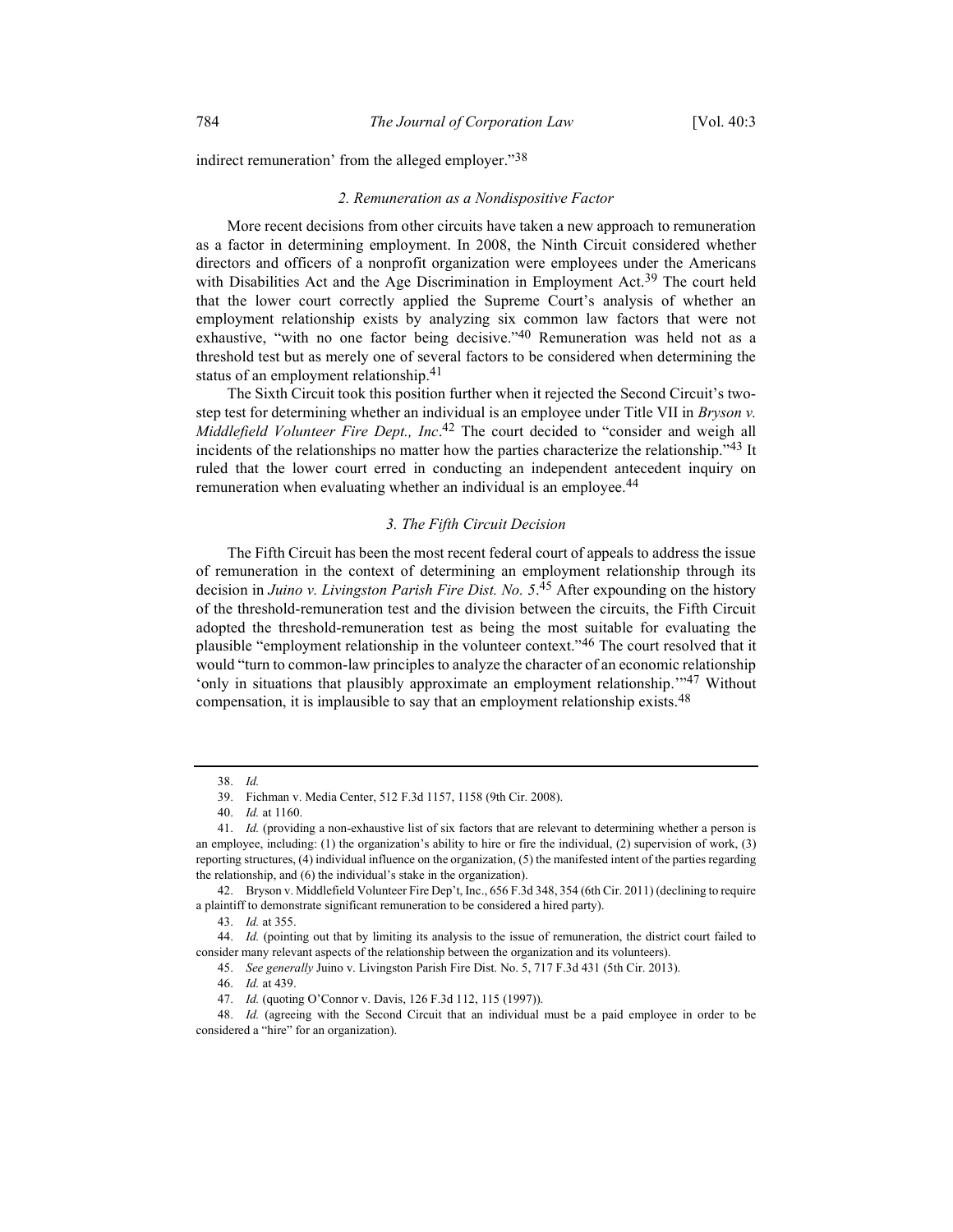## III. ANALYSIS

This Part examines the realities and difficulties of applying the thresholdremuneration test to volunteers and unpaid interns. First, this Part analyzes Title VII's applicability to internships based on its language concerning the definitions of employees and employers. Next, it discusses Title VII's purpose of protecting the livelihood of an employee falling within a protected class within the context of a volunteer worker. Finally, this Part considers a recent ruling on the Fair Labor Standards Act (FLSA) claims of two unpaid interns and its potential to displace the threshold-remuneration test as the first step in an analysis of Title VII claims by unpaid workers.

#### A. Title VII's Language Regarding Employment

Although courts have applied the principles of Title VII to traditional employment relationships with general ease, the circularity inherent in the definitions section of the statute has made it difficult for courts to determine the statute's applicability to unconventional employment relationships.<sup>49</sup> Under Title VII, an entity's status as an employer is based on the number of employees it uses in its commercial endeavors.<sup>50</sup> Thus, the definition of an employer hinges on what constitutes an employee.<sup>51</sup> However, the statute defines an employee merely as an "individual employed by an employer."<sup>52</sup> In the most familiar situation where an employee performs a task and receives a wage as compensation for her efforts, courts have little reason to give pause when applying the provisions of Title VII to the relationship. However, volunteers who do not receive any meaningful compensation may not fall within the parameters of the statute as Congress had originally intended. Courts must make these determinations without explicit statutory guidance. These circular definitions offer little assistance to unpaid workers struggling to determine their status under the law. Without explicit statutory guidance, courts have been left to consider the purpose of Title VII's prohibition on discrimination in an employment setting and how unpaid interns and volunteers fit into the goals of the legislation.

## B. Protecting the Livelihood of Employees

Congress's primary intention in enacting Title VII was to "eliminate a pervasive, objectionable history of denying or limiting one's livelihood simply because of one's race, color, sex, religion, or national origin."53 Because volunteers and unpaid interns do not receive compensation, several circuits have held that their labors do not assist them in making a living. Therefore, when employers discriminate against unpaid workers on the basis of a protected class, the workers' livelihoods are not in jeopardy. However, this line

 <sup>49.</sup> Graves v. Women's Prof'l Rodeo Ass'n, 907 F.2d 71, 73 (8th Cir. 1990); O'Connor, 126 F.3d at 113.

 <sup>50.</sup> See 42 U.S.C. § 2000e(b) (2014) (defining an employer as any "person engaged in an industry affecting commerce who has fifteen or more employees for each working day in each of twenty or more calendar weeks in the current or preceding calendar year").

 <sup>51.</sup> Id.

 <sup>52. 42</sup> U.S.C. § 2000e(f).

 <sup>53.</sup> Haavistola v. Cmty. Fire Co. of Rising Sun, Inc., 6 F.3d 211, 212–13 (4th Cir. 1993) (quoting Smith v. Berks Cmty. Television, 657 F. Supp. 794, 795 (E.D. Pa. 1987)); McBroom v. W. Elec. Co., 429 F. Supp. 909, 911–12 (M.D.N.C. 1977).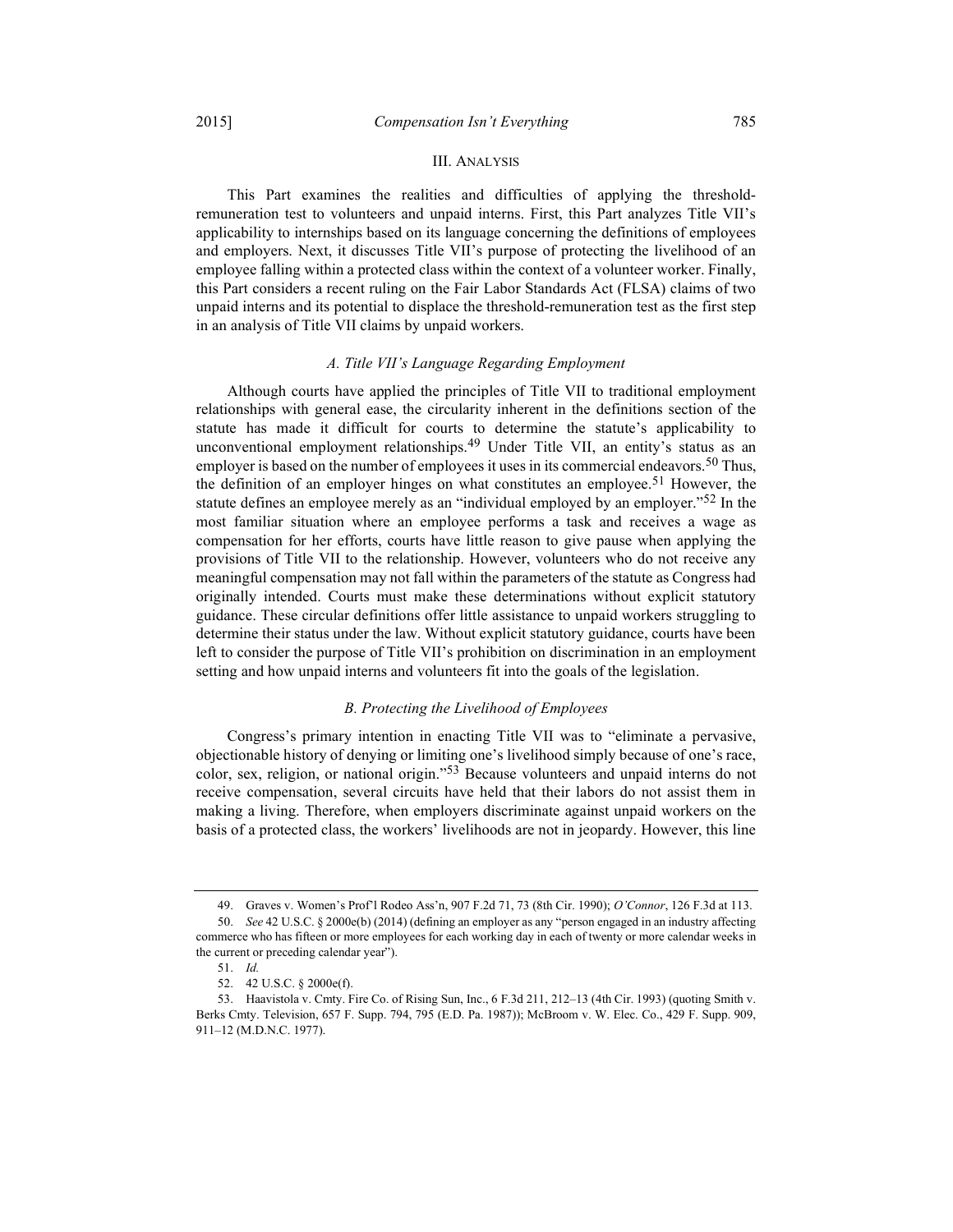of reasoning may not fit the true nature of unpaid internships in today's job market.<sup>54</sup> With the increasing number of students graduating from post-secondary institutions, employers have begun to look for more than just good grades in a potential employee.<sup>55</sup> One university president has stated that internships give "students an edge that they would not have otherwise."<sup>56</sup> These internships give students exposure to the types of environments they are likely to encounter in their full-time employment after graduation.<sup>57</sup> With the inherent value it provides to its carrier, experience has truly become a new form of currency.

For an intern, the benefits of an internship program are often much more direct than the valuable but unquantifiable "work experience" students obtain.58 According to one recent survey by an online internship portal, 69% of companies with 100 or more employees offered full-time jobs to their interns upon the completion of the internship.<sup>59</sup> Furthermore, a 2013 survey by the National Association of Colleges and Employers shows that employers made offers of full-time positions to  $56.5\%$  of their interns.<sup>60</sup> Because of the likelihood that an internship will develop into a full-time job, the internship may have a direct effect on the livelihood of the volunteer, which the Fourth Circuit deemed to be the congressional focus of Title VII.<sup>61</sup>

Although the potential of landing a full-time offer may not be as direct a benefit as an hourly wage, it certainly carries value. Today's job market for recent college graduates is increasingly competitive and unstable.<sup>62</sup> The opportunity to audition for a job is a benefit upon which interns heavily rely.<sup>63</sup> Apart from the prospect of securing a full-time paid position, interns and volunteers receive on-the-job training that is generally not acquired through studies in a conventional academic institution.<sup>64</sup>

 55. Id. (stating that employers will often use a potential employee's participation in internships to differentiate between applicants who have strong academic records).

 58. Internships.com Survey Reveals the Increasing Importance of Internships for Both Students and Employers, PRWEB (Dec. 6, 2012), http://www.prweb.com/releases/2012/12/prweb10208282.htm (stating that a survey of over 300 human resources professionals indicates that relevant work experience is more important than strong academic credentials in evaluating a potential candidate).

59. Id. (demonstrating that internship opportunities are very likely to lead to a full-time role within a specific team or company).

 60. Student Internships Lead to Jobs, GONZAGA UNIV. (Oct. 14, 2013), http://news.gonzaga.edu/2013/students-interns-jobs-grads (demonstrating the value of internships to students who will be seeking entry level positions upon graduation).

 61. See Haavistola v. Cnty. Fire Co. of Rising Sun, 6 F.3d 211, 221 (4th Cir. 1993) (stating that Congress enacted Title VII to eliminate the practice of "denying or limiting one's livelihood simply because of one's race, color, sex, religion or national origin").

 62. Tami Luhby, Recent College Grads Face 36% 'Mal-Employment' Rate, CNN MONEY (June 25, 2013, 5:56 AM), http://money.cnn.com/2013/06/25/news/economy/malemployment-rate/index.html (reporting that over 36% of college graduates under the age of 25 are working in positions that don't require a degree and pay up to 40% less per week than those that require a college degree).

 63. Craig J. Ortner, Adapting Title VII to Modern Employment Realities: The Case for the Unpaid Intern, 66 FORDHAM L. REV. 2613, 2640 (1998).

64. Four Out of 10 Recent College Grads Are Underemployed, New Accenture Research Finds,

 <sup>54.</sup> Brian Burnsed, Degrees Are Great, But Internships Make a Difference, US NEWS (Apr. 15, 2010), http://www.usnews.com/education/articles/2010/04/15/when-a-degree-isnt-enough (stating that university officials and employers maintain that working in an internship is "integral" to finding employment in today's seemingly impenetrable job market).

 <sup>56.</sup> Id. (quoting Patricia Cormier, President of Longwood University in Virginia).

 <sup>57.</sup> See id. (describing internships turning into full-time positions).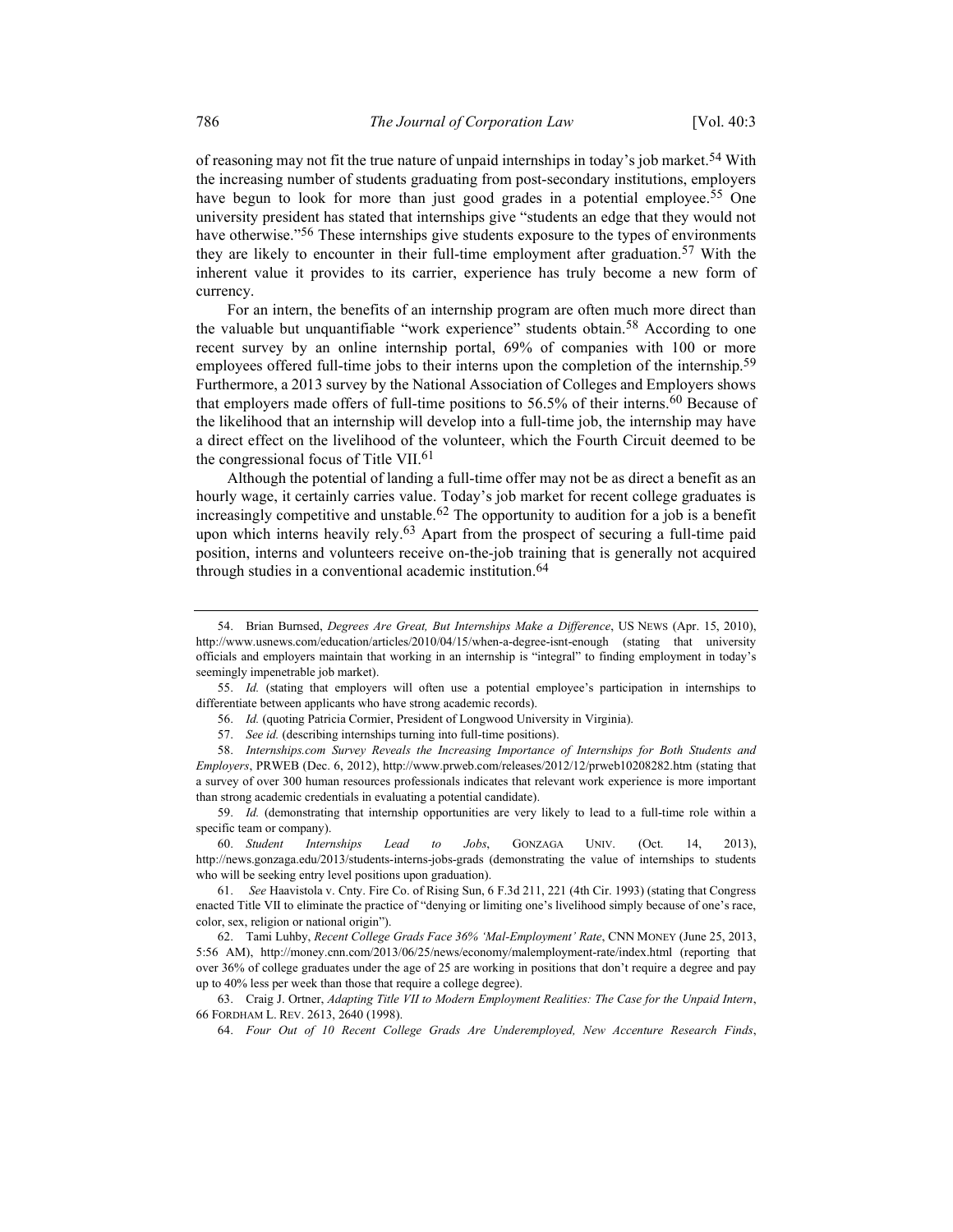## C. The Employment of Unpaid Interns Under the Fair Labor Standard Act

The decision of the United States District Court in New York in Glatt v. Fox Searchlight Pictures Inc. may introduce a new point of consideration into the debate regarding a threshold-remuneration test for Title VII claims.<sup>65</sup> In that case, the court considered the claims of several unpaid interns who argued that they were misclassified as unpaid interns instead of paid employees while they worked on the production and postproduction of the films *Black Swan* and 500 Days of Summer.<sup>66</sup> In that case, the court began its analysis by examining the definitions of employee and employer under the FLSA, which defines "employ" as "to suffer or permit to work."<sup>67</sup> The court followed the Second Circuit's holding that the "FLSA's definition of 'employ' 'stretches the meaning of 'employee' to cover some parties who might not qualify as such under a strict application of traditional agency law principles.'"68 The Supreme Court has held that "whether an employer-employee relationship exists for purposes of the FLSA should be grounded in 'economic reality' rather than technical concepts."69 In evaluating the claims of the unpaid interns, the court used the Second Circuit's formal control test and functional control test.<sup>70</sup>

Using the framework of the four-pronged formal control test, the court weighed the power of the intern's employer to hire and fire him, control his work schedule, determine compensation, and maintain employment records.<sup>71</sup> The court next considered the facts against the functional control test, based on the Second Circuit's ruling that a district court must "look beyond an entity's formal right to control the physical performance of another's work before declaring that the entity is not an employer under the FLSA."<sup>72</sup> The functional control test hinges on whether an entity has functional control over workers, even in the absence of mechanisms of formal control.<sup>73</sup> After considering the applicability of the facts to the various prongs of both the formal and functional control tests, the court determined that Searchlight was an employer because it met each prong of the formal control test and also exercised significant functional control over the interns.74

After determining that Searchlight was indeed an employer of the interns under the FLSA, the court turned its focus to the Department of Labor's (DOL) criteria for an unpaid internship.75 The DOL Fact Sheet #71 enumerates the following six requirements:

The internship, even though it includes actual operation of the facilities of the employer, is similar to training which would be given in an educational

ACCENTURE (Apr. 30, 2013), http://newsroom.accenture.com/news/four-out-of-10-recent-college-grads-areunderemployed-new-accenture-research-finds.htm (citing a corporate study which found that 63% of college graduates who are underemployed will require additional training to get their desired job).

 <sup>65.</sup> Glatt v. Fox Searchlight Pictures Inc., 293 F.R.D. 516 (S.D.N.Y.), on reconsideration in part, 11 CIV. 6784 WHP, 2013 WL 4834428 (S.D.N.Y. Aug. 26, 2013), and motion to certify appeal granted, 11 CIV. 6784 WHP, 2013 WL 5405696 (S.D.N.Y. Sept. 17, 2013).

 <sup>66.</sup> Id. at 1.

 <sup>67. 29</sup> U.S.C § 203(g) (2006).

 <sup>68.</sup> Glatt, 293 F.R.D. at 525.

 <sup>69.</sup> Id. at 525.

 <sup>70.</sup> Id. at 526.

 <sup>71.</sup> Id. at 526–29.

 <sup>72.</sup> Zheng v. Liberty Apparel Co. Inc., 355 F.3d 61, 69 (2d Cir. 2003).

 <sup>73.</sup> Id. at 72 (holding that an employment relationship may be found to exist when the putative employer effectively controls the conditions of employment even if it does not literally pay the workers or set their wages). 74. Glatt, 293 F.R.D. at 532.

 <sup>75.</sup> Id. at 531.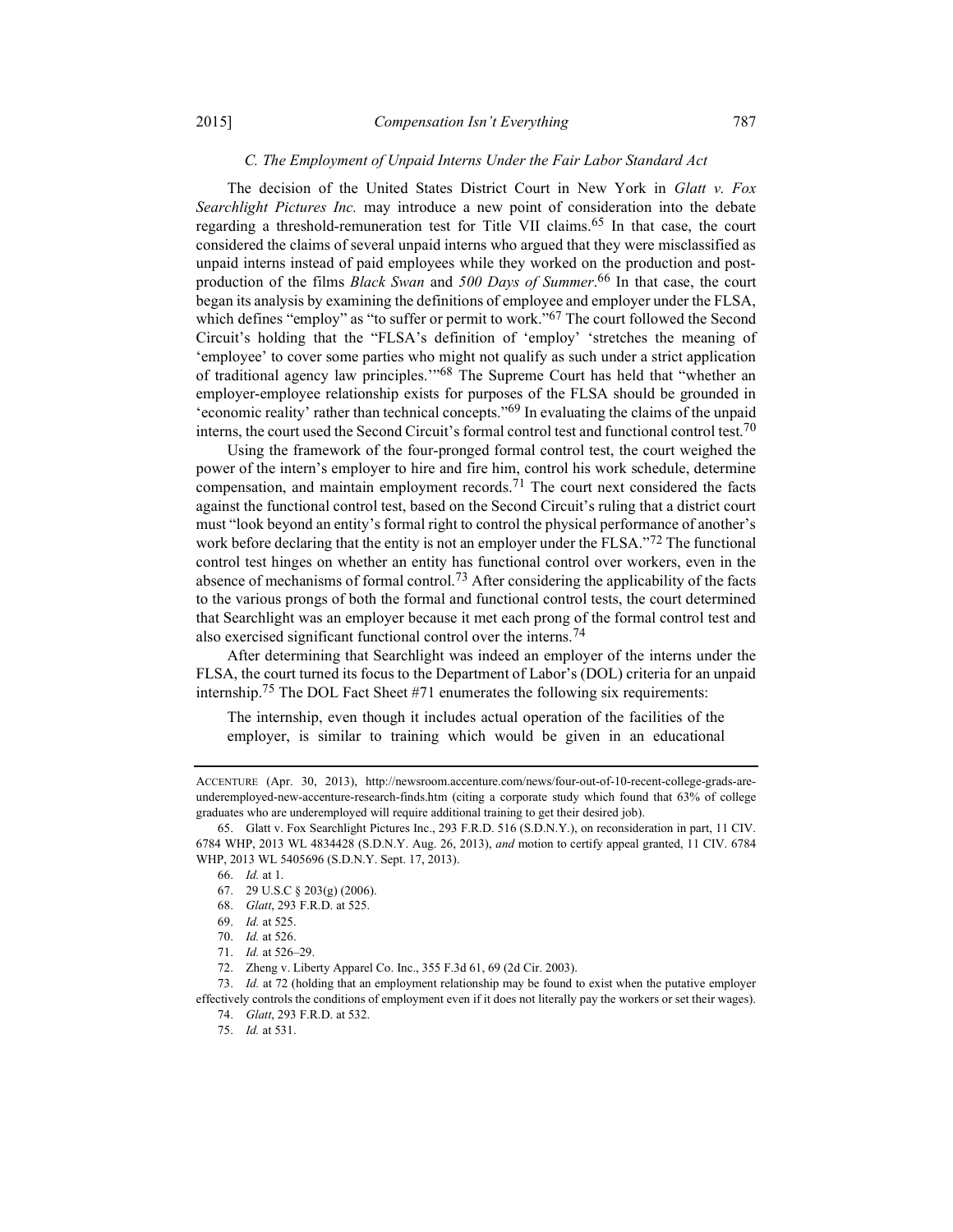environment;

The internship experience is for the benefit of the intern;

The intern does not displace regular employees, but works under close supervision of existing staff;

The employer that provides the training derives no immediate advantage from the activities of the intern, and on occasion its operations may actually be impeded;

The intern is not necessarily entitled to a job at the conclusion of the internship; and

The employer and the intern understand that the intern is not entitled to wages for the time spent in the internship.76

Based on the requirements found in the DOL Fact Sheet #71, the court held that unpaid internships must be for the benefit of the intern.<sup>77</sup> Moreover, if an intern performs the routine tasks of a paid employee, the employer may not classify the position as an unpaid internship.78 Whether the interns understand that they are not entitled to wages is of little consequence since the FLSA does not allow employees to waive their entitlement to wages.<sup>79</sup>

The FLSA is the primary federal legislation pertaining to wages and overtime pay for employees.<sup>80</sup> It also provides a more expansive definition of employment than the circuit courts in the threshold-remuneration camp assigned to Title VII.<sup>81</sup> Therefore, it is possible to have a situation where an unpaid intern is able to sue his employer for wages under the FLSA and win as an employee, but unable to sue his employer for discrimination under Title VII because he does not qualify as an employee. It is also possible that after successfully suing the employer for compensation, the unpaid intern would then survive the threshold-remuneration test.<sup>82</sup> Under such a system, unpaid employees who suffer employment discrimination on the basis of membership in a protected class would first have to successfully sue for remuneration before proceeding with a claim of discrimination. However, this would be inefficient for those claimants who eventually are able to successfully show entitlement to wages, especially while that worker is experiencing potential discrimination in the workplace.

 <sup>76.</sup> U.S. DEP'T OF LABOR, FACT SHEET NO. 71, INTERNSHIP PROGRAMS UNDER THE FAIR LABOR STANDARDS ACT (Apr. 2010), available at http://www.dol.gov/whd/regs/compliance/whdfs71.pdf [hereinafter DOL FACT SHEET #71].

 <sup>77.</sup> Glatt, 293 F.R.D. at 532 (holding that an unpaid internship should provide interns with education and training, and not simply provide a resume listing or job reference).

 <sup>78.</sup> Id. at 533 (holding that employers must compensate interns in cases where the interns are performing tasks that provide an immediate advantage to the employer and that the employer would usually have to pay someone to perform).

 <sup>79.</sup> Id.

 <sup>80. 29</sup> U.S.C. § 206 (2007).

 <sup>81.</sup> Graves v. Women's Prof'l Rodeo Ass'n., Inc., 907 F.2d 71, 73 (8th Cir. 1990); O'Connor v. Davis, 126 F.3d 112, 113 (2d Cir. 1997).

 <sup>82.</sup> The award of unpaid wages would likely be considered significant remuneration for the purposes of the threshold-remuneration test.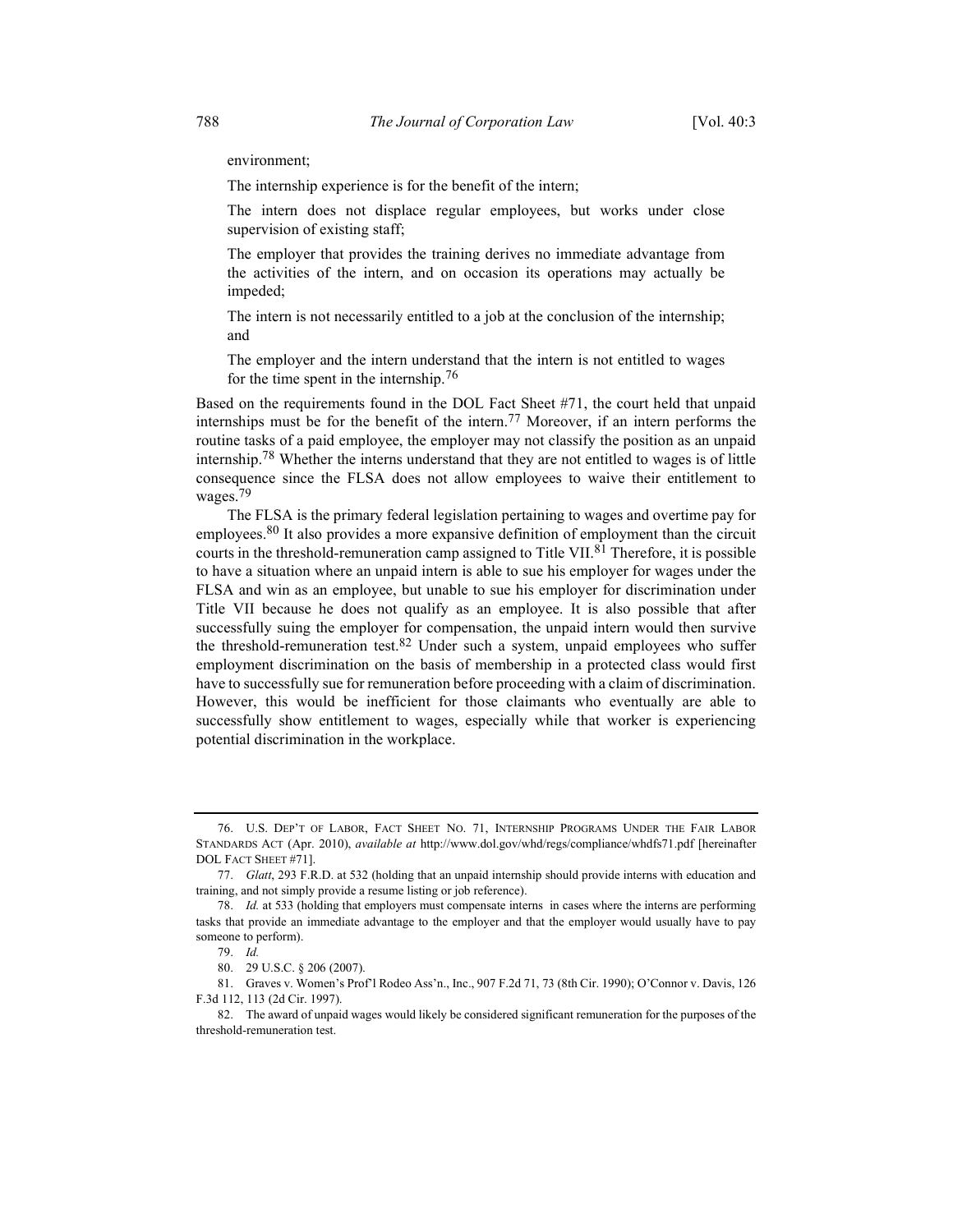## D. The Current State of the Test: Wang v. Phoenix Satellite Television US, Inc.

The most recent appearance of the threshold-remuneration test in *Wang v. Phoenix* Sattelite Television US, Inc. has received national attention.<sup>83</sup> In Wang v. Phoenix Sattelite Television, a master's degree student began an unpaid internship with a large media congolomerate, after an interview with her future supervisor.<sup>84</sup> The plaintiff, Lihuan Wang, claimed that the purpose of the internship was to "'provide [her] with training and serve as a potential basis for later employment with Phoenix."<sup>85</sup> Her internship responsibilities were substantial and she reported to her supervisor daily through email about her activities.<sup>86</sup> Wang also alleged that her supervisor told her that she could obtain a full-time position after she completed school.<sup>87</sup> Other employees informed her that the company had previously sponsored employees in her position to obtain work visas.88 The plaintiff claimed that her employer did not offer her a full-time position at the conclusion of her internship because she rejected the unwelcome sexual advances of her supervisor.89 It appeared that the supervisor perpetrated a classic form of quid pro quo and hostile work environment sexual harassment against Wang.<sup>90</sup> However, the district court ruled that the plaintiff was unable to bring suit under Title VII because she was an unpaid intern.<sup>91</sup> This case demonstrates a situation where an unpaid intern was performing a significant function for an employer with a reasonable expectation of full-time employment, yet does not receive protection from clear sexual harassment because the intern was not paid for her labors. Under the Second Circuit's decision a "mutually beneficial economic substance" is the touchstone of an employment relationship.<sup>92</sup> Courts adhering to the thresholdremuneration test reject the notion that interns in Wang's position have the civil rights of employees performing the same functions for wages.

### IV. RECOMMENDATION

This Part argues that courts can fulfill the legislative intent of the Civil Rights Act of 1964 while providing reasonable protection and guidance to employers by adopting a two-

88. Id.

<sup>83.</sup> Emily Jane Fox, Unpaid Interns Not Protected from Sexual Harassment, CNN MONEY (Jan. 25, 2014 12:52 PM), http://money.cnn.com/2013/10/09/news/economy/unpaid-intern-sexual-harassment/ (reporting on the "big hole in employment law" which allows supervisors to sexually harass their unpaid interns); Venessa Wong, Unpaid Intern Is Ruled Not an 'Employee,' Not Protected from Sexual Harassment, BLOOMBERG BUSINESSWEEK (Oct. 8, 2013), http://www.businessweek.com/articles/2013-10-08/unpaid-intern-not-anemployee-not-protected-from-sexual-harassment (reporting that unpaid interns are not entitled to certain employee protections, such as being able to bring a sexual harassment claim against a former supervisor).

 <sup>84.</sup> Wang v. Phoenix Satellite Television US, Inc., 976 F. Supp. 2d 527, 529 (S.D.N.Y. 2013).

 <sup>85.</sup> Id.

 <sup>86.</sup> Id. (describing Ms. Wang's duties as "shooting news footage, drafting scripts, and editing footage recorded in the field").

 <sup>87.</sup> Id.

 <sup>89.</sup> Wang, 976 F. Supp. 2d at 530 (claiming that her supervisor invited her to his hotel room to discuss her performance and full-time opportunities with the business, and then made strong sexual advances toward her, which she rejected).

 <sup>90.</sup> Id. (describing a situation where the supervisor conditioned benefits on the exchange of sexual favors and made unwelcome sexual advances such as kissing, hugging, and squeezing Wang's buttocks).

<sup>91.</sup> Id. at 532 (citing the Second Circuit's requirement that remuneration is a threshold inquiry in establishing the existence of an employment relationship).

 <sup>92.</sup> Id. at 536.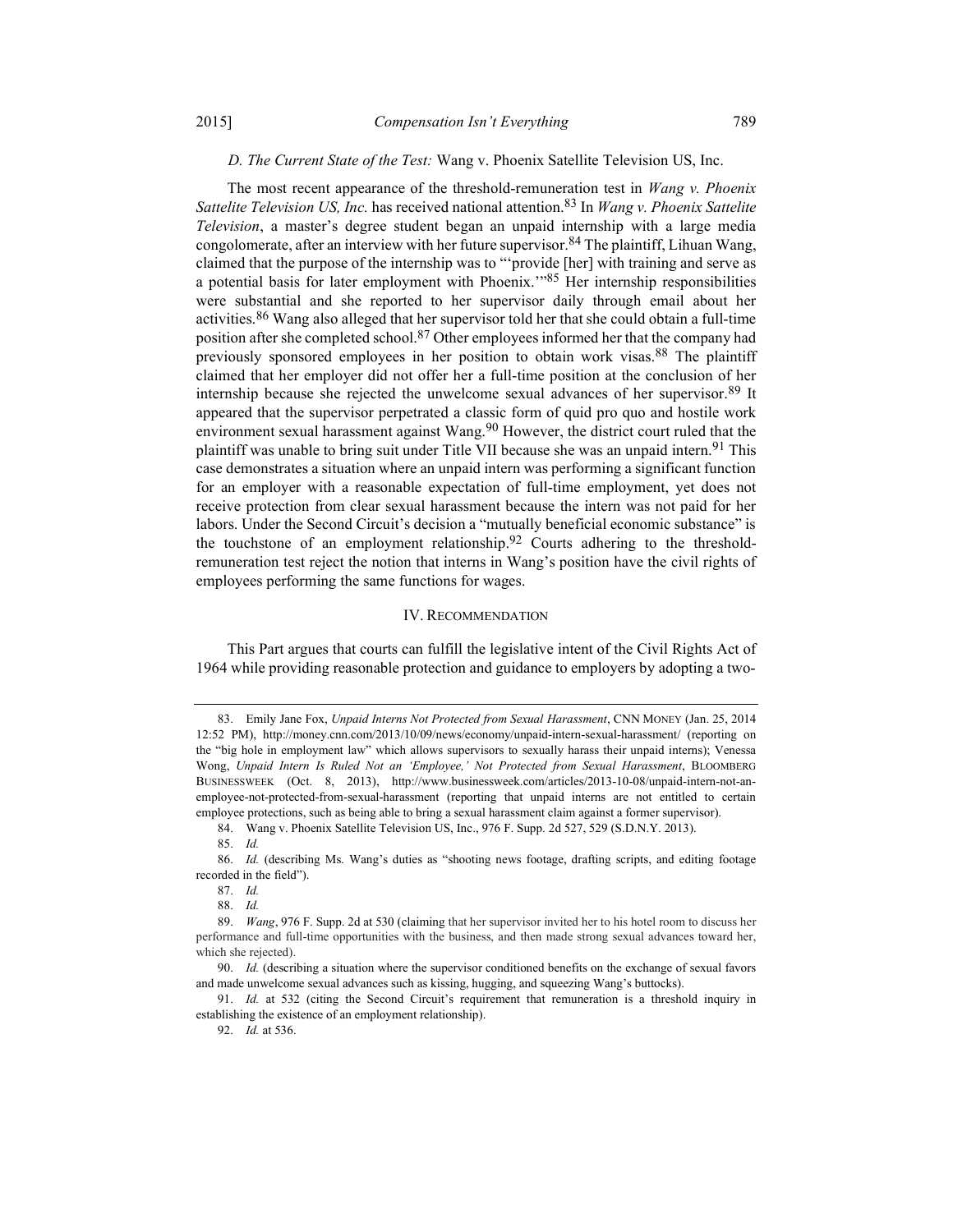prong test to determine a worker's status as an employee with rights under Title VII. Under this test, courts would determine: (1) whether the worker receives significant remuneration, and if not, (2) whether the worker is entitled to remuneration through unpaid wages and overtime based on the DOL Fact Sheet  $#71.93$  For the first portion of the test, courts would subject plaintiffs to the original threshold-remuneration test.<sup>94</sup> If the worker receives significant remuneration, the court will continue its analysis to determine whether she is an employee who is entitled to Title VII rights. If the worker does not receive significant remuneration, the court will move to the second prong of the test, which requires it, using the framework of DOL Fact Sheet #71, to evaluate the relationship between the worker and alleged employer, as well as the nature of the worker's service.

## A. This Test Preserves Title VII's Original Goal of Protecting Employees' Livelihood in the New Realities of Employment

The new test would preserve the original goals of Title VII by protecting employees' rights to earn a livelihood without suffering discrimination based on their status as a member of a protected class.<sup>95</sup> Workers who are receiving significant compensation for their labors are likely using those benefits for the living expenses of both themselves and their family members.<sup>96</sup> Courts would classify such individuals as employees under the threshold-remuneration test, and therefore enjoy the rights to bring discrimination suits under Title VII.<sup>97</sup> While the new test would bring about identical results as the thresholdremuneration test for workers receiving numerous benefits, it would allow those workers who do not receive significant remuneration, but who should be receiving such compensation, to exercise their civil rights in the workplace.

Under the current threshold-remuneration test, a worker who performs vital tasks for the employer's business operations without pay will not qualify as an employee.<sup>98</sup> The Department of Labor Fact Sheet #71 specifies that an unpaid worker cannot displace a regular employee.<sup>99</sup> Under the new test, an employee who performs a "discrete line-job" that is integral to the business of an employer would qualify as an employee who is entitled to wages and overtime under the FLSA. $100$  The fact that the worker is entitled to compensation would allow the intern to be treated as if she were receiving an hourly wage, which would allow her to survive the threshold-remuneration test and sue under Title VII.

In the current employment landscape, internships have become a key element to landing a job or building a successful career.<sup>101</sup> Furthermore, these internships often, and

99. DOL FACT SHEET #71, supra note 76.

100. Id. at 1 (stating that requirement number three must be met to avoid the classification of the intern as an employee under the FLSA).

101. See Are Internships Worth It?, THE CHRONICLE (Oct. 31, 2013), http://www.dukechronicle.com/ articles/2013/10/31/are-internships-worth-it (identifying the perceived pressure on students to build up their resumes through paid and unpaid internships, especially considering that many of their classmates/competitors

<sup>93.</sup> DOL FACT SHEET #71, supra note 76.

 <sup>94.</sup> See infra Part II.B.

 <sup>95.</sup> Haavistola v. Cmty. Fire Co. of Rising Sun, Inc., 6 F.3d 211, 221 (4th Cir. 1993) (quoting Smith v. Berks Cmty. Television, 657 F. Supp. 794, 795 (E.D. Pa. 1987)).

 <sup>96.</sup> Id.

 <sup>97.</sup> Id. at 221–22.

 <sup>98.</sup> See O'Connor v. Davis, 126 F.3d 112, 116 (2d Cir. 1997) (holding that remuneration is an essential condition of employment); see also Tadros v. Coleman, 898 F.2d 10, 11 (2d Cir.1990) (holding that a Title VII plaintiff is only an employee if the defendant pays him).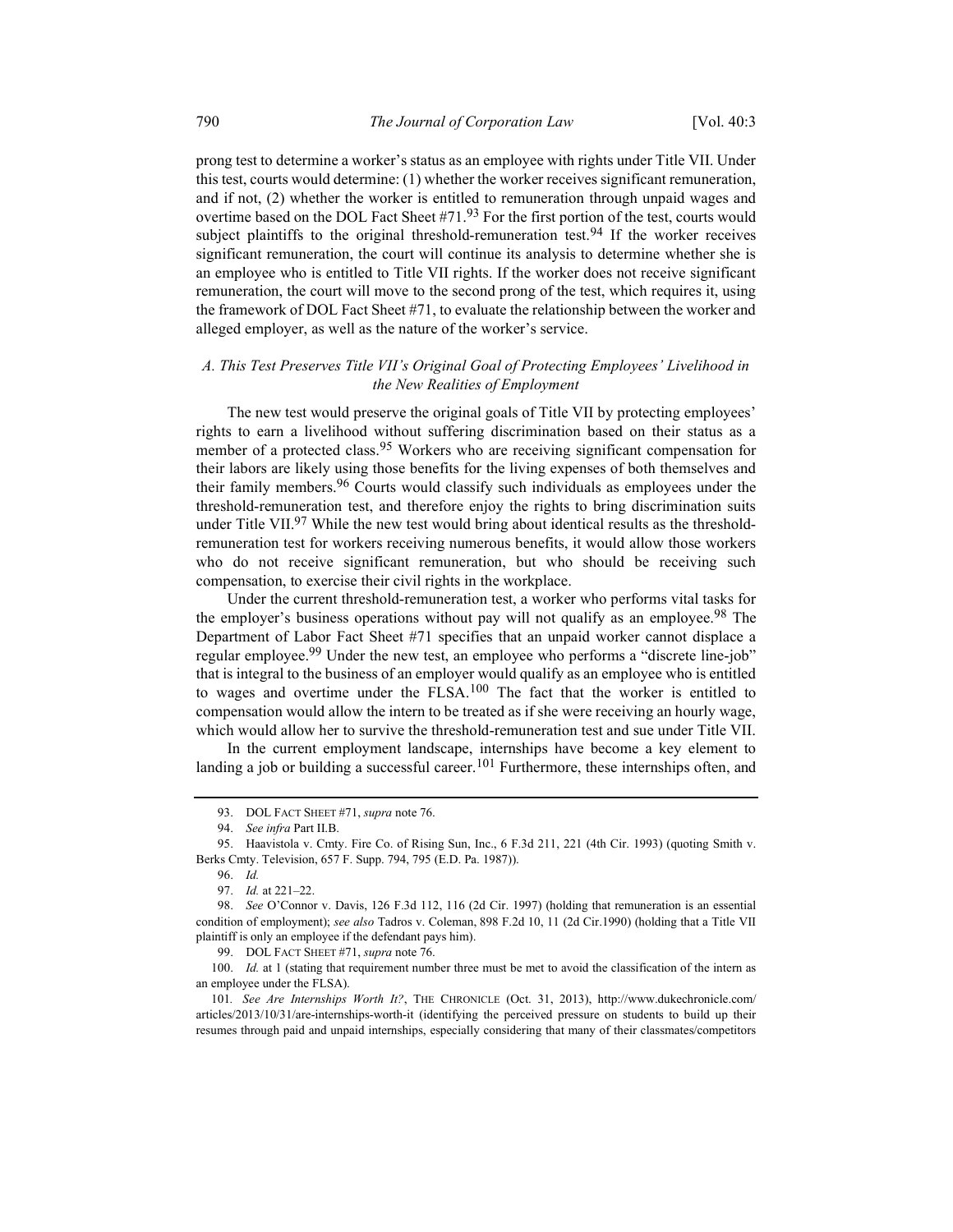are expected to, lead to a full-time position.<sup>102</sup> Because the livelihood of these interns depends on their participation and performance in internships, Title VII's protections against harassment and discrimination in the workplace should extend to them. Without such protections, these volunteer workers may have to endure hostile and unsafe working conditions at an internship that they expect to lead to a full-time position. Furthermore, interns are often particularly vulnerable, as demonstrated by the fact that they are willing to work without pay. The proposed test would require organizations offering unpaid internships to give notice that interns are not entitled to a job at the conclusion of the internship and also ensure that interns receive education and training that is similar to that which is "given in an educational environment."<sup>103</sup> Under such a program, employers would explicitly inform volunteer interns that they will not be entitled to a position or compensation based on their performance during the program. Interns would begin with the mindset that the position is temporary and, therefore, would not be justified in relying on the position for future compensation. Thus, discriminatory practices would likely not jeopardize the livelihood of the interns.

## B. This Test Prevents Non-Employee Volunteers From Gaining Rights Under Title VII

The test would also protect employers by preventing those volunteers who are clearly not employees under Title VII from bringing discrimination lawsuits. If employers meet the DOL factors, courts will find that the worker is not entitled to wages under the FLSA, and that an employment relationship does not exist.<sup>104</sup> Using the factors in the DOL's test, any employer can demonstrate that the nature of its relationship with an unpaid worker is not that of employment.

One example of this is that the test for unpaid interns requires that "the intern does not displace regular employees."<sup>105</sup> If employers are able to demonstrate that the volunteer is performing tasks that the employer would not have to hire a paid employee to perform, this would significantly weaken a plaintiff-worker's claim that the employer must pay compensation and refrain from encroaching on rights under Title VII. Volunteers who are not performing tasks integral to the employer's operations are less likely to be employees who fall under Title VII's protections.

## C. This Test Provides Concrete and Predictable Guidance to Employers

The use of DOL Fact Sheet #71 provides employers with clear guidance on how to design a volunteer-worker program without creating liability under Title VII. The Fact Sheet requires that employers establish a fixed duration for the service of each unpaid intern.106 By specifying a timeframe for the volunteer work, employers quash the potential

are gaining an upper hand through unpaid experience).

 <sup>102.</sup> Burnsed, supra note 54; see also Melissa Korn, Internships Are Increasingly the Route to Winning a Job, WALL ST. J. (June 5, 2013, 8:00 PM), http://www.wsj.com/articles/SB10001424127887324423904578525431344927240 (identifying internships as a trial period for a full-time position for business students).

<sup>103.</sup> DOL FACT SHEET #71, supra note 76.

 <sup>104.</sup> Id.

 <sup>105.</sup> Id. (requiring that interns not displace regular employees, but work under the close supervision of existing staff).

 <sup>106.</sup> Id.